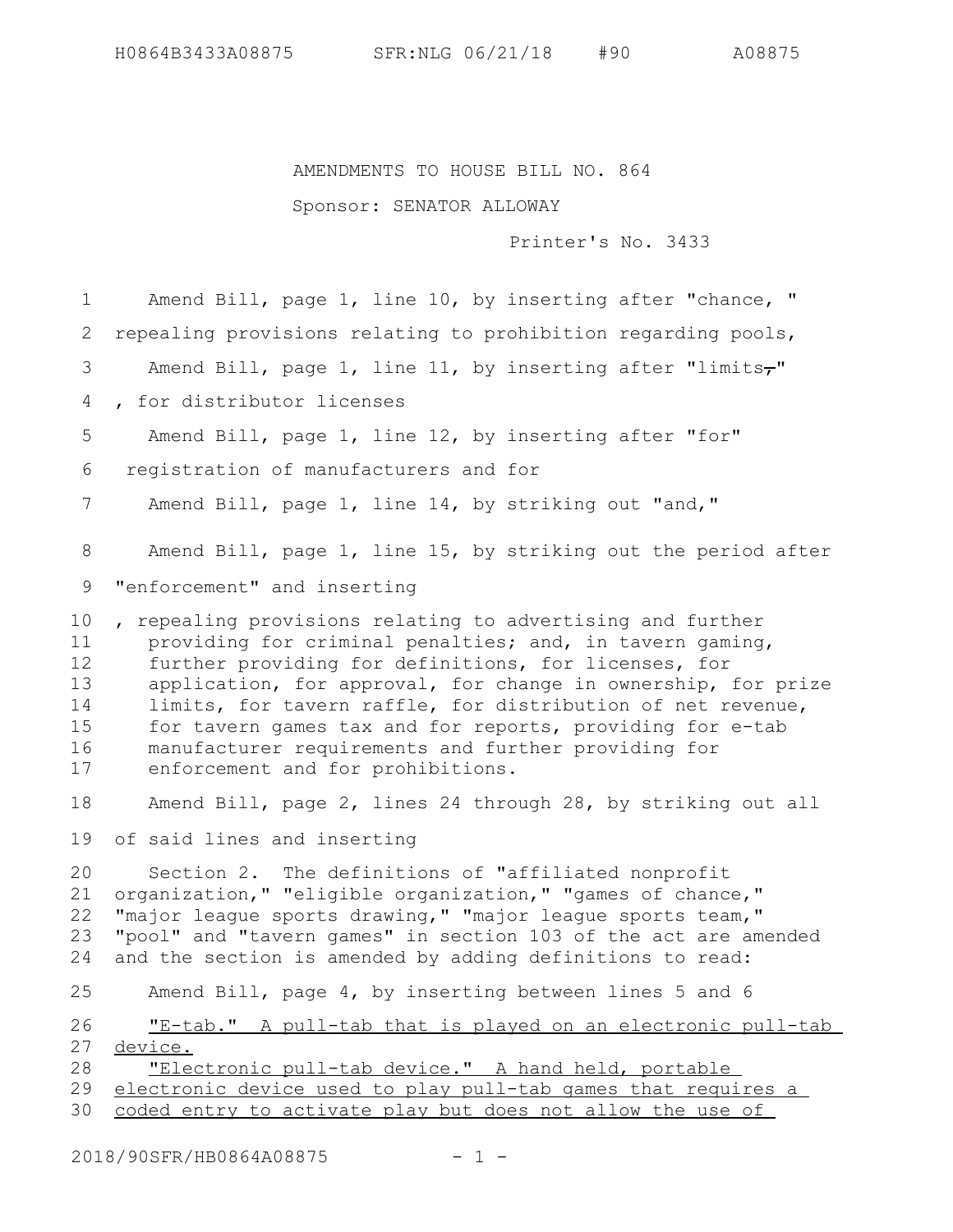coins, currency or tokens to activate play and requires a player to activate or open an e-tab ticket on each individual line, row 1 2

or column or each ticket. 3

Amend Bill, page 4, by inserting between lines 14 and 15 4

"Games of chance." 5

6

(1) Any of the following:

(i) Punchboards, daily drawings, weekly drawings, 50/50 drawings, raffles, tavern games, pools, race night games and pull-tabs, as defined in this act, provided that no such game shall be played by or with the assistance of any mechanical or electrical devices or media other than a dispensing machine or passive selection device and further provided that the particular chance taken by any person in any such game shall not be made contingent upon any other occurrence or the winning of any other contest, but shall be determined solely at the discretion of the purchaser. 7 8 9 10 11 12 13 14 15 16 17

18

(ii) E-tabs.

(2) This definition shall not be construed to authorize any other form of gambling currently prohibited under any provision of 18 Pa.C.S. (relating to crimes and offenses) or authorized under 4 Pa.C.S. (relating to amusements). 19 20 21 22

(3) Nothing in this act shall be construed to authorize games commonly known as "slot machines" or "video poker" or other games regulated by the Pennsylvania Gaming Control Board. 23 24 25 26

Amend Bill, page 5, lines 17 and 18, by striking out all of 27

said lines and inserting 28

"Pool." An activity in which a person pays an entry fee for 30 each chance to win cash or merchandise based on the outcome of an event or series of events wherein the participants in the event or series of events are natural persons or animals. [, and to which all of the following apply: 29 31 32 33

(1) The maximum number of individuals that may participate in a pool is 100 people. 34 35

(2) The maximum entry fee for each individual entry in a pool is \$20. 36 37

(3) Other than the entry fee, no other money or thing of value is paid or given for participation in a pool. 38 39

(4) There is at least one guaranteed winner from among the participants. 40 41

(5) All entry fees collected for entry into the pool are paid as prizes to one or more participants in the pool. 42 43

(6) No entry fees or portions thereof are retained by the person or eligible organization operating the pool.] \* \* \* 44 45 46

"Tavern games." Pull-tabs, tavern daily drawings, 50/50 47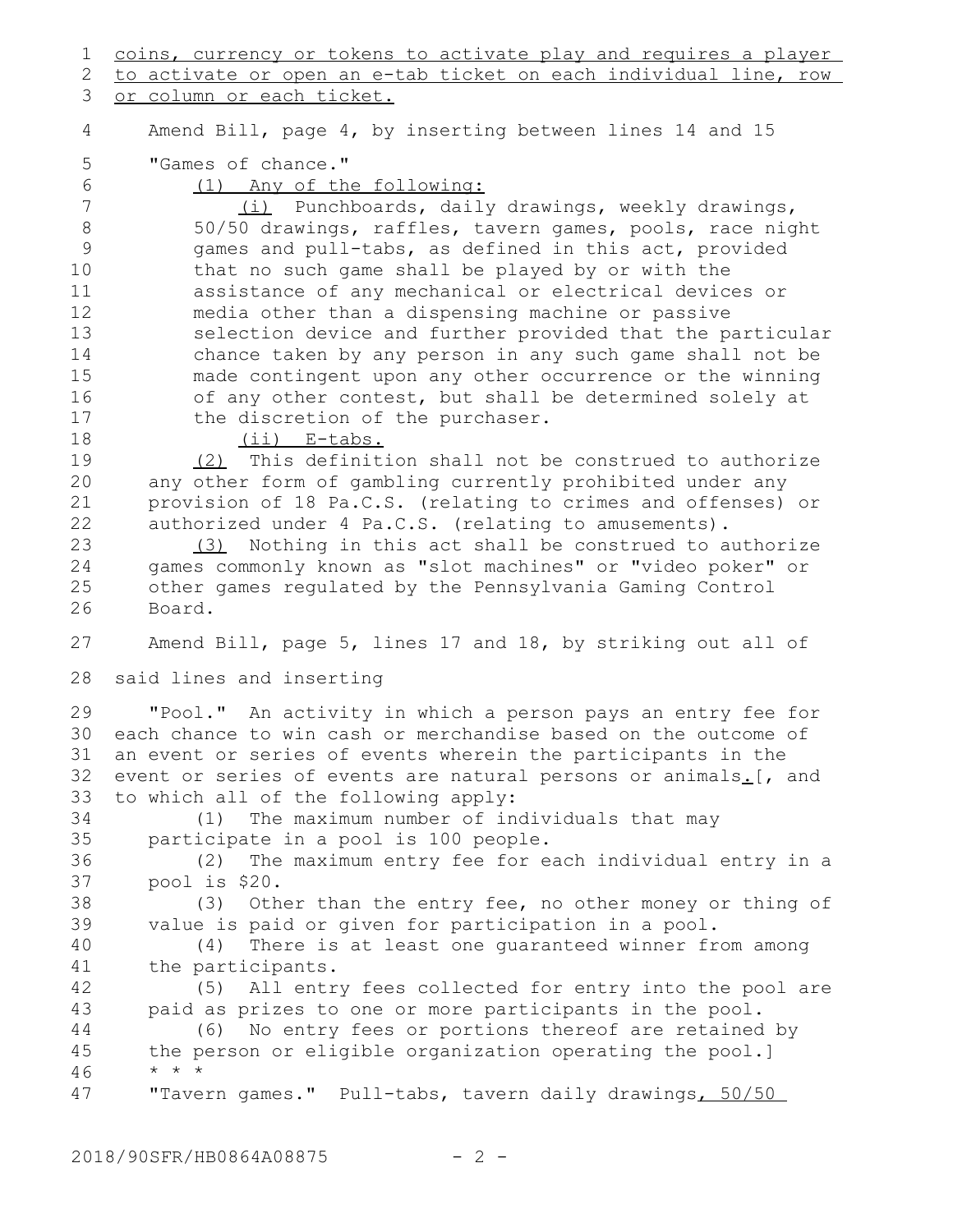drawings, e-tabs, pools and tavern raffles. \* \* \* Section 3. Section 301.1 of the act is repealed: 4 [Section 301.1. Prohibition regarding pools. The operation of a pool must comply with the Professional and Amateur Sports Protection Act (Public Law 102-559, 28 U.S.C. § 3701 et seq.) or other Federal law in the operation of or participation in the pool.] Section 4. Sections  $302$ ,  $304$ (g)(1) and  $304.1$  of the act are 10 amended to read: Amend Bill, page 6, line 18, by inserting a bracket before  $"$  (4)  $"$ Amend Bill, page 6, line 21, by striking out the bracket before "(b)" Amend Bill, page 6, line 21, by striking out the bracket after "or" Amend Bill, page 6, line 21, by inserting a bracket after  $"$  (c)." Amend Bill, page 6, line 23, by inserting a bracket before the comma after "may" Amend Bill, page 6, line 24, by inserting a bracket after  $"$  $(d)$  $(4)$ ,  $"$ Amend Bill, page 7, by inserting between lines 29 and 30 Section 304. Distributor licenses. \* \* \* (g) Ineligibility.--The department shall not issue or renew a distributor license for the sale of games of chance to a person, including any corporation, firm or partnership which has as an officer, director or other person in a supervisory or management position, or employee eligible to make sales on behalf of the distributor, who: (1) has been convicted of a [felony] misdemeanor in a state or Federal court within the past five years; or \* \* \* Amend Bill, page 8, line 2, by inserting after "GAME" or team event 1 2 3 5 6 7 8 9 11 12 13 14 15 16 17 18 19 20 21 22 23 24 25 26 27 28 29 30 31 32 33 34 35 36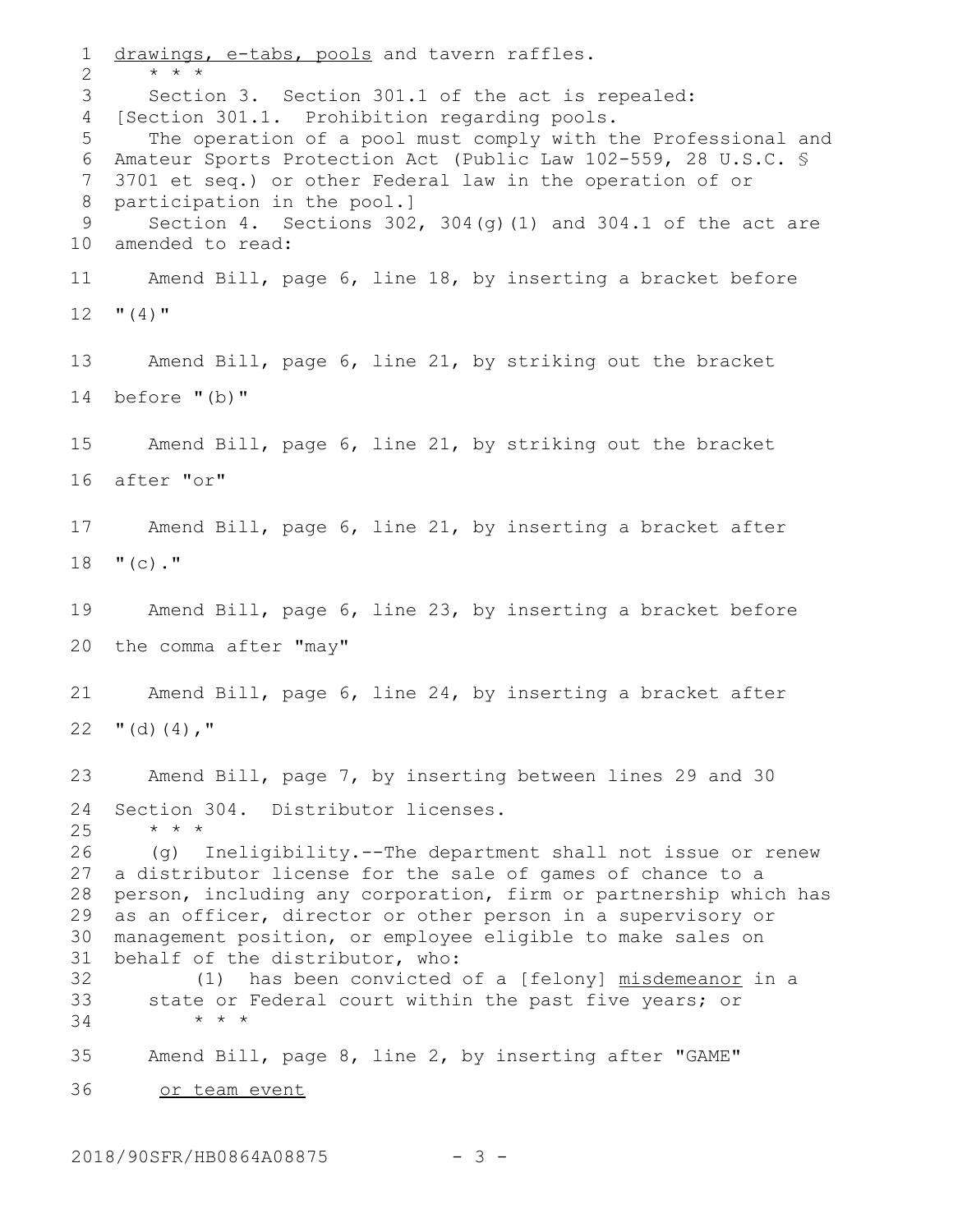| $\mathbf 1$                                | Amend Bill, page 8, line 11, by inserting after "GAME"                                                                                                                                                                                                                                                                                                                                                                                                                                       |
|--------------------------------------------|----------------------------------------------------------------------------------------------------------------------------------------------------------------------------------------------------------------------------------------------------------------------------------------------------------------------------------------------------------------------------------------------------------------------------------------------------------------------------------------------|
| 2                                          | or team event                                                                                                                                                                                                                                                                                                                                                                                                                                                                                |
| 3                                          | Amend Bill, page 8, line 19, by inserting after "GAME"                                                                                                                                                                                                                                                                                                                                                                                                                                       |
| 4                                          | , team event                                                                                                                                                                                                                                                                                                                                                                                                                                                                                 |
| 5                                          | Amend Bill, page 8, line 21, by inserting after "GAME"                                                                                                                                                                                                                                                                                                                                                                                                                                       |
| 6                                          | team event                                                                                                                                                                                                                                                                                                                                                                                                                                                                                   |
| 7                                          | Amend Bill, page 8, by inserting between lines 25 and 26                                                                                                                                                                                                                                                                                                                                                                                                                                     |
| 8<br>9<br>10<br>11<br>12<br>13<br>14<br>15 | (b.3) Outside sales.--Notwithstanding subsection (b.2),<br>athletic event drawing tickets may be sold prior to a home game<br>or car race in an off-ally designated parking area adjacent to<br>the arena, stadium, grandstand or bleachers or similar facility<br>where the home game or car race is being conducted and which is<br>not separated by a highway or street, unless the highway or<br>street is adjacent to the arena, stadium, grandstand, bleachers<br>or similar facility. |
| 16                                         | Amend Bill, page 10, by inserting between lines 14 and 15                                                                                                                                                                                                                                                                                                                                                                                                                                    |
| 17<br>18<br>19<br>20<br>21                 | (i) Definition.--As used in this section, the term "team<br>event" means a practice, scrimmage, exhibition, or similar event<br>at the home stadium or training camp facility of an athletic<br>team under paragraph (1), (2), (3) or (4) of the definition of<br><u>"athletic team" in section 103.</u>                                                                                                                                                                                     |
| 22                                         | Amend Bill, page 10, line 15, by striking out "4" and                                                                                                                                                                                                                                                                                                                                                                                                                                        |
| 23                                         | inserting                                                                                                                                                                                                                                                                                                                                                                                                                                                                                    |
| 24                                         | 5                                                                                                                                                                                                                                                                                                                                                                                                                                                                                            |
| 25                                         | Amend Bill, page 12, by inserting between lines 6 and 7                                                                                                                                                                                                                                                                                                                                                                                                                                      |
| 26<br>27<br>28<br>29<br>30                 | Section 6. Section 305 of the act is amended by adding<br>subsections to read:<br>Section 305. Registration of manufacturers.<br>$\star$ $\star$ $\star$<br>(e) E-tab manufacturer reporting requirements.--                                                                                                                                                                                                                                                                                 |
| 31<br>32<br>33<br>34<br>35                 | (1) Notwithstanding the provisions of section 501(a),<br>the manufacturer of e-tabs shall submit an annual report to<br>the department for the preceding 12-month period in a form<br>and manner as prescribed by the department.<br>(2) The report shall be filed under oath or affirmation                                                                                                                                                                                                 |
| 36                                         | of the manufacturer and shall include the following                                                                                                                                                                                                                                                                                                                                                                                                                                          |
| 37                                         | information:                                                                                                                                                                                                                                                                                                                                                                                                                                                                                 |
| 38<br>39                                   | (i) The proceeds received by each club licensee from<br>each e-tab game conducted, itemized by week.                                                                                                                                                                                                                                                                                                                                                                                         |
| 40                                         | (ii) The amount of prizes paid from all e-tab games,                                                                                                                                                                                                                                                                                                                                                                                                                                         |
| 41                                         | <i>itemized</i> by week.                                                                                                                                                                                                                                                                                                                                                                                                                                                                     |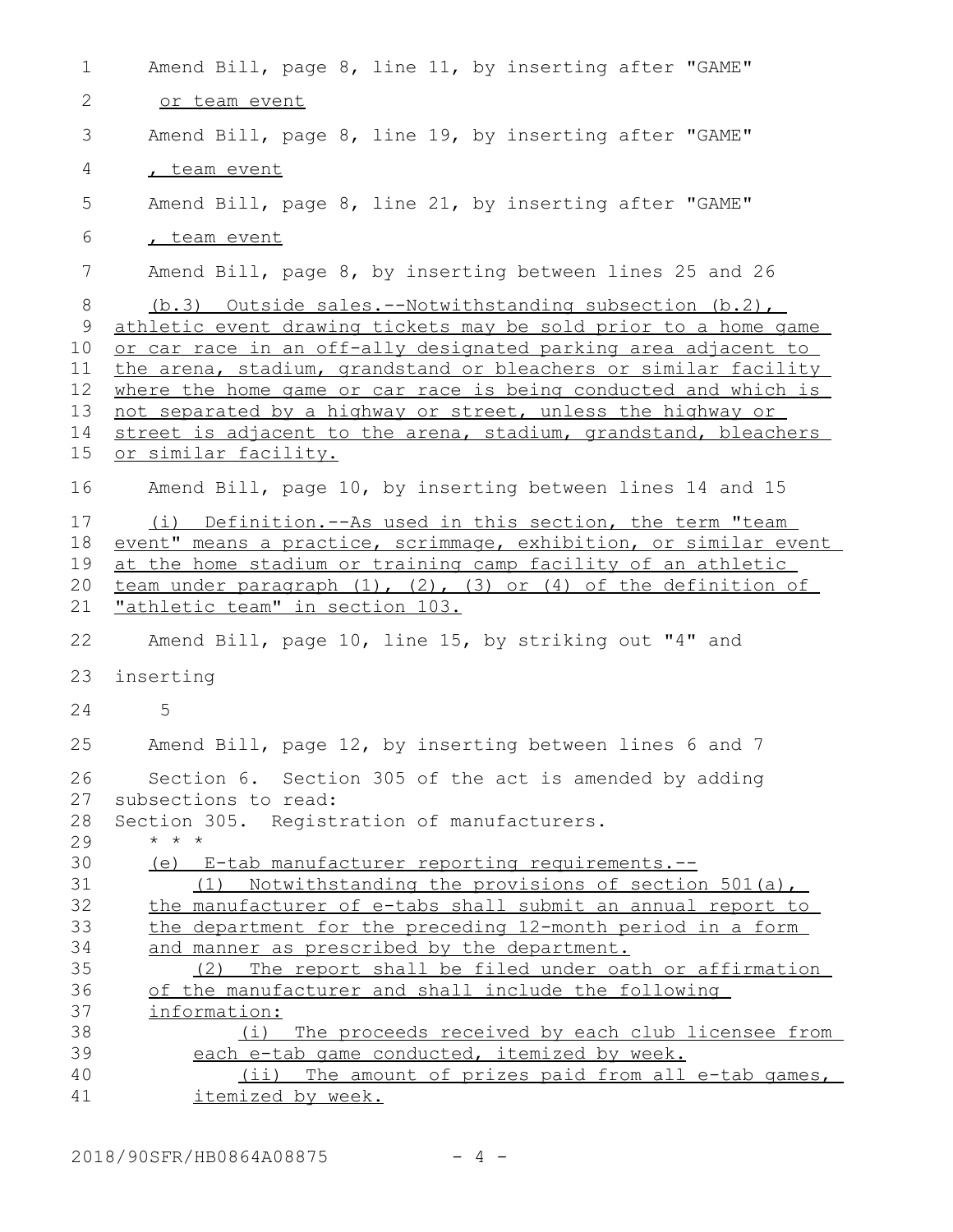(iii) Any other costs incurred related to the conduct of e-tab games. (3) The report shall be distributed and published in the manner as provided under section 501(b) and (c). (f) Records.--A manufacturer of e-tabs shall maintain records as required by the department for the enforcement of this act. Such records necessary to conduct random audits shall be made available to the Bureau of Liquor Control Enforcement, the department and any other entity authorized to enforce or conduct audits under this act. Amend Bill, page 12, line 7, by striking out "5" and inserting 7 Amend Bill, page 13, line 13, by inserting a bracket before "three" Amend Bill, page 13, line 13, by inserting after "three" **]** four Amend Bill, page 13, by inserting between lines 21 and 22 Section 8. Section 704 of the act is repealed: 20 [Section 704. Advertising. It shall be unlawful for any eligible organization or person to advertise the prizes or their dollar value to be awarded in 22 games of chance, provided that prizes may be identified on raffle tickets. Notwithstanding the prohibition of advertising 25 contained within this section, an eligible organization may advertise prizes and values thereof in periodic publications 26 which are limited in their circulation to members of the 27 eligible organization.] Section 9. Section 707(c) of the act is amended to read: 30 Section 707. Criminal penalties. \* \* \* (c) Distributors and manufacturers.--Any person who 33 distributes games of chance without a license or in violation of any provision of this act or applicable regulations, and any manufacturer of games of chance who delivers games of chance for sale or distribution in this Commonwealth who fails to register 36 and obtain a permit therefor is guilty of a [misdemeanor of the first degree] felony of the third degree, provided that no license or permit shall be required for the manufacture or distribution of raffle tickets. \* \* \* Section 10. Section 902 of the act is amended by adding a 43 definition to read: 44 Section 902. Definitions. 1 2 3 4 5 6 7 8 9 10 11 12 13 14 15 16 17 18 19 21 23 24 28 29 31 32 34 35 37 38 39 40 41 42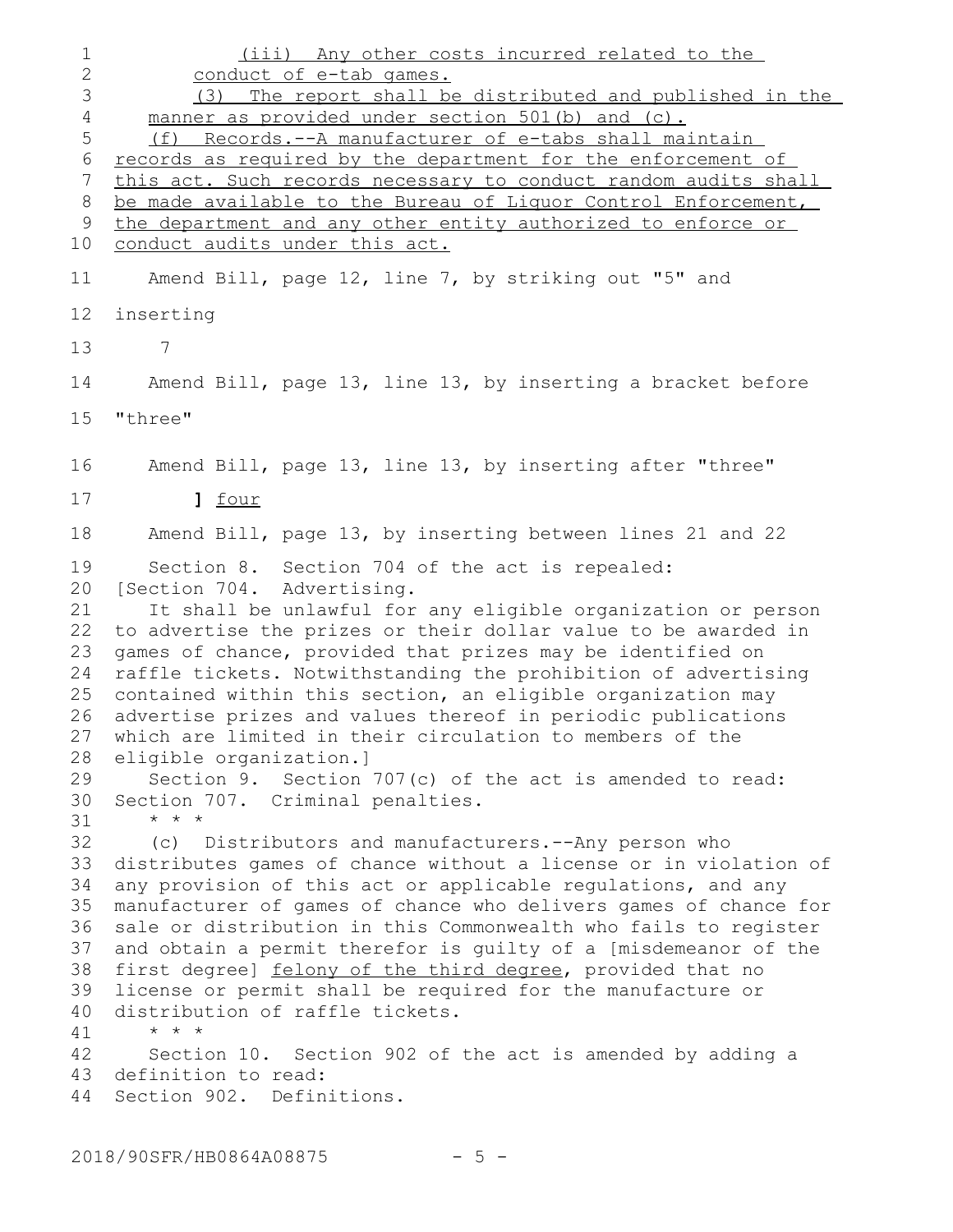The following words and phrases when used in this chapter shall have the meanings given to them in this section unless the context clearly indicates otherwise: \* \* \* "Eating place licensee." An eating place or hotel as defined in section 102 of the act of April 12, 1951 (P.L.90, No.21), known as the Liquor Code, that is licensed to sell liquor under the Liquor Code. \* \* \* Section 11. Sections 903, 904, 905, 906, 907(b), 908.1, 909,  $909.1(a)$ , (b), (c) and (h) and  $912$  of the act are amended to read: Section 903. Licenses. (a) Application.--A restaurant licensee or eating place licensee may apply to the board for a license to conduct tavern games at a licensed premises located in a municipality that has adopted a referendum to allow small games of chance under section 703. (b) Information.--The application under subsection (a) shall include the following information and must be less than three pages in length: (1) The name, address and photograph of the applicant. (2) A current tax lien certificate issued by the department and a certificate from the Department of Labor and Industry of payment of all workers' compensation and unemployment compensation owed. (3) The details of any license issued under 4 Pa.C.S. Pt. II (relating to gaming), the act of April 12, 1951 (P.L.90, No.21), known as the Liquor Code, or this act which was applied for or in which the applicant or other owner has an interest. (4) Certified consent by the applicant, including each owner and officer of the restaurant licensee or eating place licensee, to a Pennsylvania State Police background investigation by the bureau. (5) Relating to criminal information, disclosure of all arrests and citations of the applicant, including nontraffic summary offenses. The information shall include all of the following: (i) A brief description of the circumstances surrounding the arrest or issuance of the citation. (ii) The specific offense charged. (iii) The ultimate disposition of the charge, including any dismissal, plea bargain, conviction, sentence[, pardon, expungement] or order of Accelerated Rehabilitative Disposition. (6) Financial interests and transactions as required by the bureau. (7) Relating to citations of the applicant issued under the Liquor Code. (8) Relating to disclosure of conditional license 1 2 3 4 5 6 7 8 9 10 11 12 13 14 15 16 17 18 19 20 21 22 23 24 25 26 27 28 29 30 31 32 33 34 35 36 37 38 39 40 41 42 43 44 45 46 47 48 49 50 51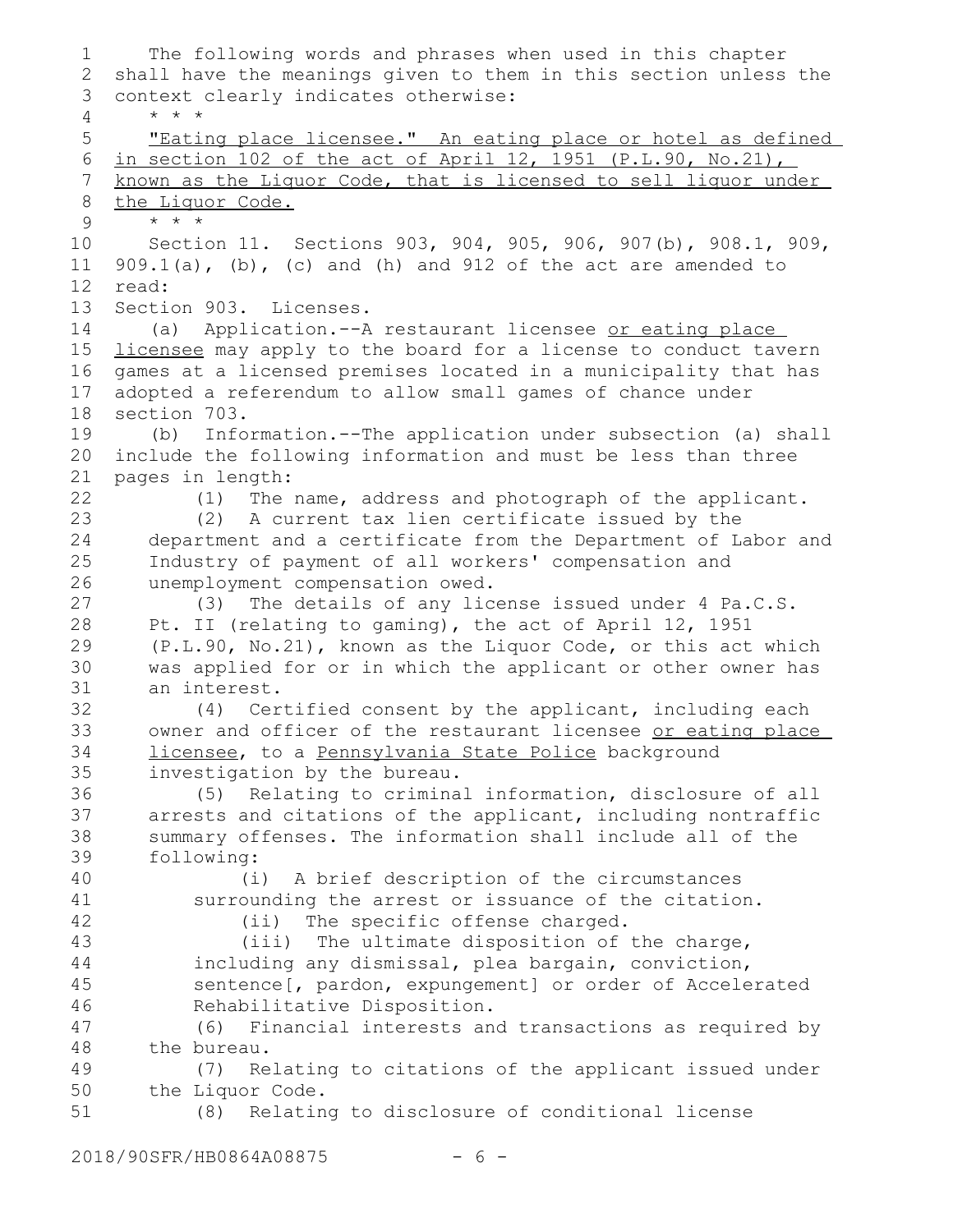agreements entered into under the Liquor Code. (9) Any other information required by the board. (c) Duty of bureau.--The bureau shall conduct a background investigation of each applicant, the scope of which shall be determined by the bureau. (d) Review.--Within [six months] 30 days of receipt of the background investigation report from the bureau, the board shall approve or disapprove the application. (e) Background investigation.--Each applicant shall include information and documentation as required to establish personal and financial suitability, honesty and integrity. Information shall include: (1) [Criminal history record information.] A criminal history record information check obtained from the Pennsylvania State Police, as defined in 18 Pa.C.S. § 9102 (relating to definitions) and permitted by 18 Pa.C.S. § 9121(b) (relating to general regulations). (2) Financial background information. (3) Regulatory history before the board or other Commonwealth agency. (4) Other information required by the bureau. (f) Personal interview.--If the bureau determines that the results of the background report investigation warrant additional review of the individual, the bureau shall conduct a personal interview with the applicant and may request information and interviews from other personal or professional associates. (g) Cooperation.--The applicant shall cooperate with the bureau as requested during the conduct of the background investigation. Any refusal to provide the information required under this section or to consent to a background investigation shall result in the immediate denial of a license by the board. (h) [Costs.--The applicant shall reimburse the bureau for the actual costs of conducting the background investigation. The board shall not approve an applicant that has not fully reimbursed the bureau for the investigation.] (Reserved). (i) Approval.--[The bureau shall transmit the investigative report and may make a recommendation to the board.] The board shall review the information obtained under this section to determine if the applicant possesses the following: (1) Financial stability, integrity and responsibility. (2) Sufficient business experience and ability to effectively operate tavern games as part of the restaurant licensee's operator or eating place licensee's operator. (3) Character, honesty and integrity to be licensed to operate tavern games in a responsible and lawful manner. (j) Disapproval.--The board may disapprove the issuance of a tavern gaming license for the following reasons: (1) A license shall not be issued to a restaurant licensee or eating place licensee whose liquor license is in safekeeping pursuant to section 474.1 of the Liquor Code. 1 2 3 4 5 6 7 8 9 10 11 12 13 14 15 16 17 18 19 20 21 22 23 24 25 26 27 28 29 30 31 32 33 34 35 36 37 38 39 40 41 42 43 44 45 46 47 48 49 50 51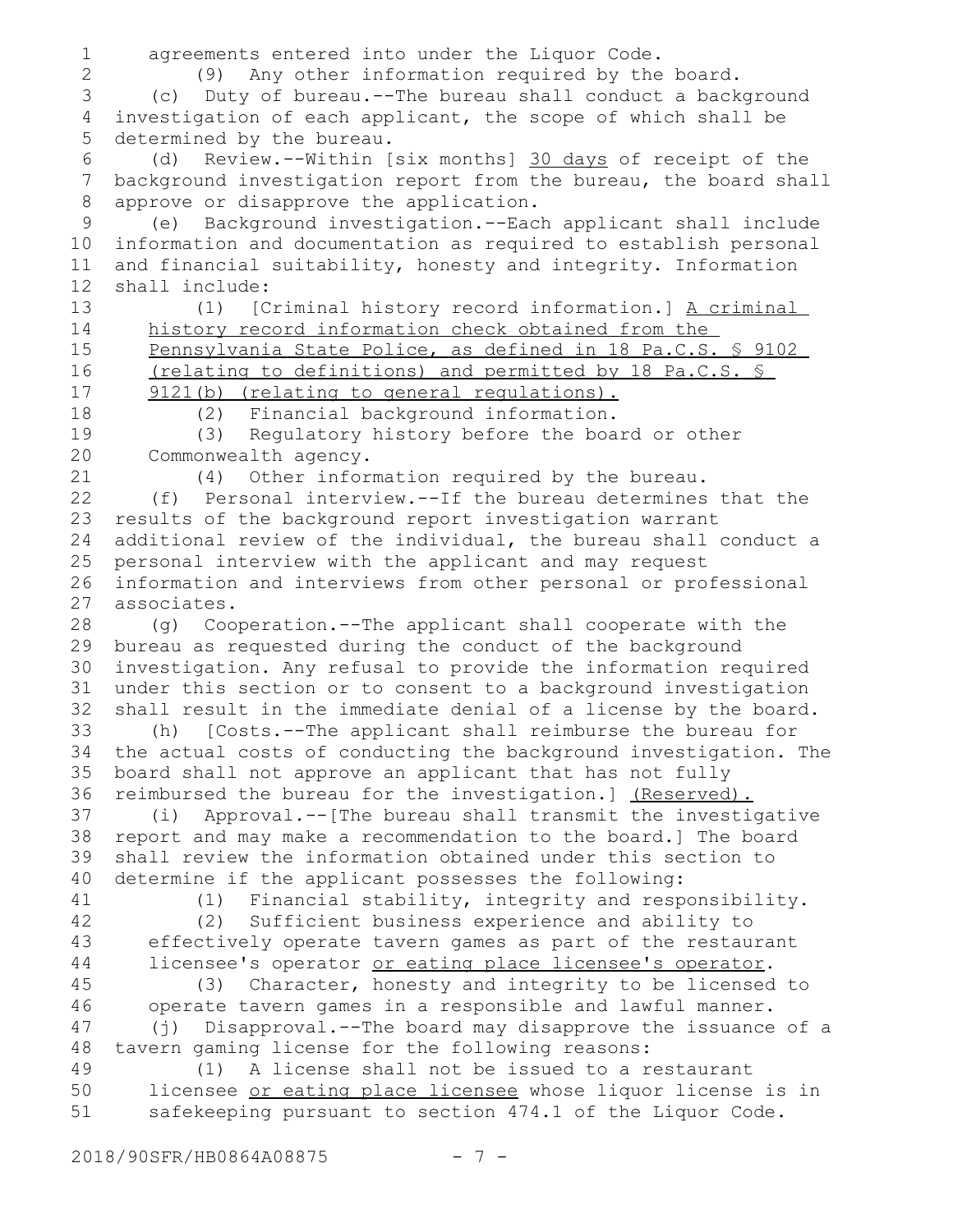(2) A license shall not be issued to a location that is subject to a pending objection under section 470(a.1) of the Liquor Code. (3) A license shall not be issued to a location that is subject to: (i) a pending license suspension under section 471 of the Liquor Code; or (ii) a one-year prohibition on the issuance or transfer of a license under section 471(b) of the Liquor Code. Section 904. Application. (a) Application fee.--An applicant shall pay the board a nonrefundable application fee of [\$1,000.] \$500. If possible, the application should not exceed two pages in length. [(b) Investigative fee.--An applicant shall pay an investigative fee of \$1,000 to the bureau. (c) Costs.--In addition to the fee under subsection (b), an applicant and any owner and officer of the applicant shall pay for the actual costs of a background investigation conducted by the bureau that exceed the application fee. The bureau may: (1) Charge an estimated amount to be provided prior to the background investigation. (2) Submit for reimbursement from the applicant for the additional costs incurred in the background investigation. (d) Funds.--Funds collected under subsections (b) and (c) shall augment the funds appropriated to the Pennsylvania Gaming Control Board under 4 Pa.C.S. (relating to amusements).] Section 905. Approval. (a) Issuance.--Upon being satisfied that the requirements of section 903 have been met, the board may approve the application and issue a tavern games license for a period of one year. [The board may enter into an agreement with the licensee concerning additional restrictions on the license, and this agreement shall be binding on the licensee. Failure of the licensee to adhere to the agreement will be cause for penalties under section 913(c) and for the nonrenewal of the license under section 913(f).] (b) Renewal.--A license shall be renewed annually. A license renewal shall not require review of the bureau, unless requested by the board. The board may refuse to renew a tavern gaming license for the following reasons: (1) A license shall not be issued to a restaurant licensee or eating place licensee whose liquor license is in safekeeping under section 474.1 of the act of April 12, 1951 (P.L.90, No.21), known as the Liquor Code. (2) A license shall not be issued to a location that is subject to a pending objection under section 470(a.1) of the Liquor Code. (3) A license shall not be issued to a location that is subject to: (i) a pending license suspension under section 471 of the Liquor Code; or 1 2 3 4 5 6 7 8 9 10 11 12 13 14 15 16 17 18 19 20 21 22 23 24 25 26 27 28 29 30 31 32 33 34 35 36 37 38 39 40 41 42 43 44 45 46 47 48 49 50 51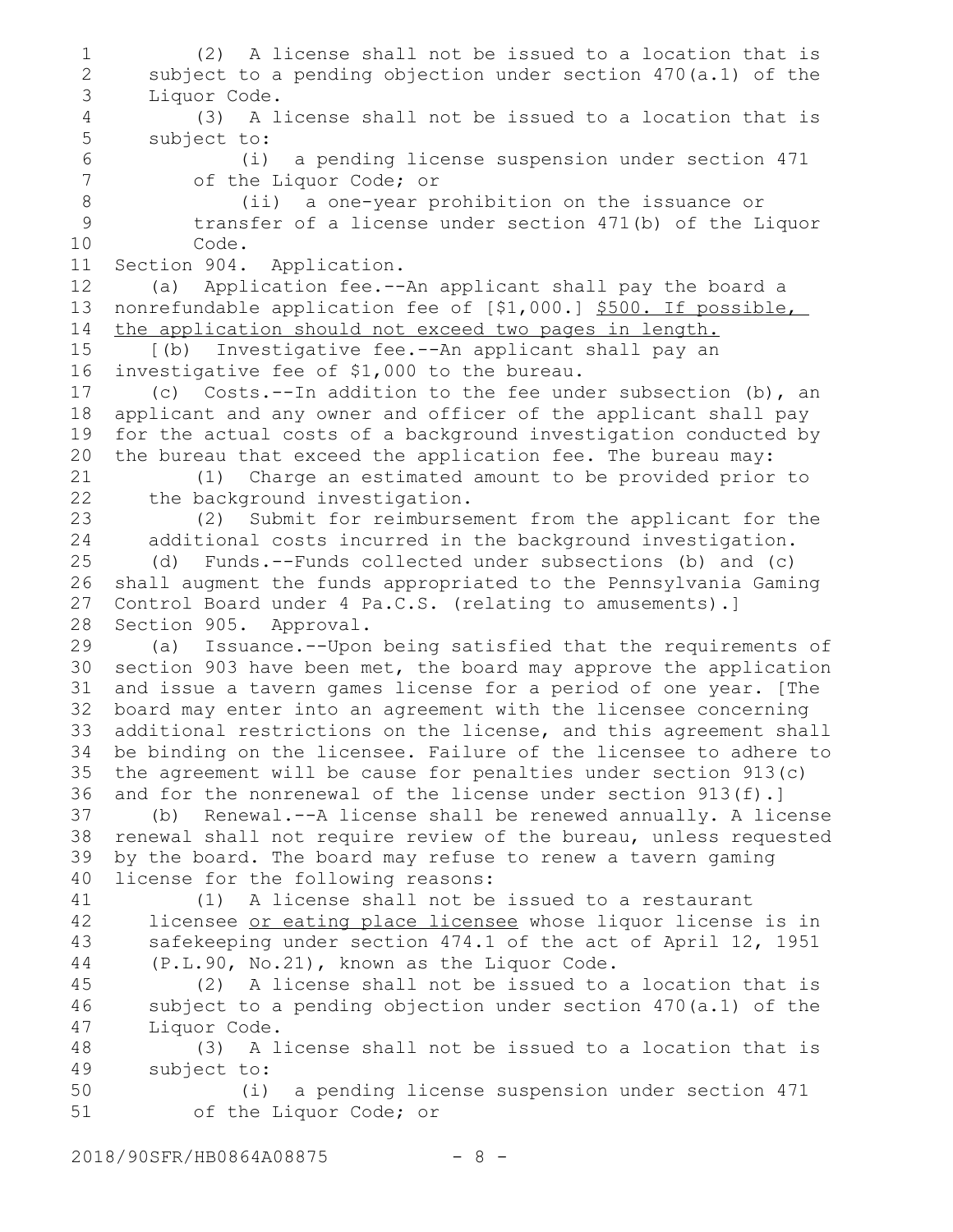```
(ii) a one-year prohibition on the issuance or
           transfer of a license under section 471(b) of the Liquor
          Code.
       (c) [Fee.--Upon approval, the] Renewal fee.--An approved
   applicant shall pay [a $2,000 license fee to be deposited in the
   General Fund. The annual renewal fee shall be $1,000.] an annual
   renewal fee of $1,000.
       (d) Entitlement.--Nothing under this chapter shall be
 construed to create an entitlement to a license by a person. The
9
10 board shall have sole discretion to issue, renew, condition,
   suspend, revoke or deny a license based on the requirements of
   this chapter and whether the issuance and maintenance of the
   license are in the best interests of the Commonwealth.
       (e) Nontransferability.--A license shall be a grant of
15 privilege to conduct tavern games. A license may not be sold,
   transferred or assigned to any other person. A licensee may not
   pledge or otherwise grant a security interest in or lien on the
   license. The board shall have the sole discretion to issue,
   renew, condition or deny the issuance of a license.
   Section 906. Change in ownership.
       (a) Notice.--A licensee shall notify the board of a change
  of ownership of the premises or sale or transfer of the
   restaurant license.
       (b) Qualification.--The purchaser or transferee of the
   assets or premises of a licensee must independently qualify for
   a license[,] and pay the license fee [and undergo and pay fees
   and costs for a background investigation] under section 903.
   Section 907. Prize limits.
       * * *
       (b) Aggregate prize limit.--No more than [$35,000] $50,000
   in prizes may be awarded from tavern games by a licensee in a
   seven-day period.
   Section 908.1. Tavern raffle.
       The following shall apply to a tavern raffle:
           (1) No more than one tavern raffle may be held in a
      calendar month.
           (2) A tavern raffle must be held for a designated
      charitable purpose.
           (3) Each individual participating in the tavern raffle
      must be informed of the charitable purpose involved.
           (4) At least 50% of the net revenues from the tavern
      raffle shall be transmitted to the designated charity within
       seven days of the tavern raffle.
           (5) Any net revenues not transmitted under paragraph (4)
       shall be distributed as follows:
               (i) [Sixty] Fifty percent shall be paid to the
          Commonwealth.
               (ii) [Thirty-five] Forty-five percent may be
          retained by the licensee.
               (iii) Five percent shall be paid to the Commonwealth
           and deposited into the restricted receipts account
1
2
3
4
5
6
7
8
11
12
13
14
16
17
18
19
20
21
22
23
24
25
26
27
28
29
30
31
32
33
34
35
36
37
38
39
40
41
42
43
44
45
46
47
48
49
50
51
```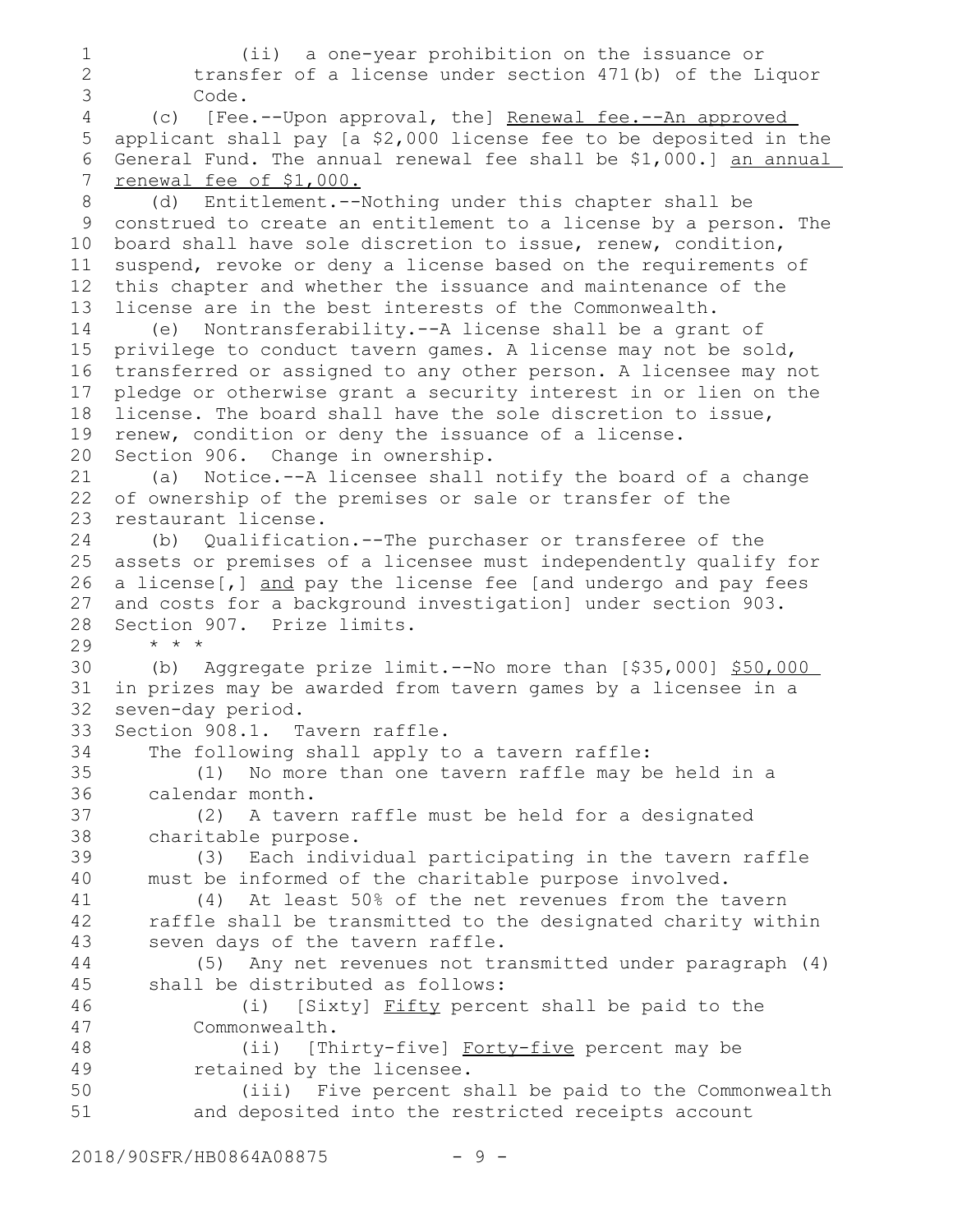established in section 909.3. (6) A tavern raffle prize remaining unclaimed by a winner 60 days after the tavern raffle was held shall be donated by the licensee within 30 days to the designated charitable organization for which the tavern raffle was conducted. Section 909. Distribution of net revenue. Beginning January 1, 2014, the net revenue from tavern games received by a licensee shall be distributed as follows: (1) [Sixty] Fifty percent of the net revenue obtained in any calendar year shall be paid to the Commonwealth. (2) [Thirty-five] Forty-five percent of the net revenue obtained in any calendar year may be retained by the licensee. (3) Five percent shall be paid to the Commonwealth and deposited into the restricted receipts account established in section 909.3. Section 909.1. Tavern games tax. (a) Imposition.--There is imposed a tax of  $[60\%]$   $\underline{51\%}$  of the net revenue from tavern games sold by a licensed distributor to a licensee within this Commonwealth. Sales tax may only be charged on the licensed distributor's fee on the cost of tickets. \* \* \* (b) Collection.--The tax imposed under subsection (a) must be collected by the licensed distributor from the licensee in an instance where the tavern game is required to be purchased from a licensed distributor under this act and must be paid over to the Commonwealth[.] with the Commonwealth distributing 5% of the net revenue specified under subsection (a) to the State Lottery Fund. (c) Other games.--In an instance where the tavern game is not required to be purchased from a licensed distributor under this act, a tax of  $[60\%]$  55% is imposed upon the net revenue from tavern daily drawings and tavern raffles under section 908.1 and must be paid to the Commonwealth by the licensee. \* \* \* (h) Penalties and interest.--If a licensee or licensed distributor fails to file the return required under subsection (e) or fails to pay the tax imposed under subsection (a) or (c), the department may do the following: (1) assess the amount of tax due; (2) impose and assess an administrative penalty equal to 10% of the tax due but unpaid for each quarter or fraction thereof that the tax remains unpaid together with interest at the rate established under section 806 of the act of April 9, 1929 (P.L.343, No.176), known as The Fiscal Code, on the tax from the time the tax became due. The penalty provided in this paragraph must be added to the tax and assessed and collected at the same time and in the same manner as a part of the tax. Unless otherwise specified, the tax must be 1 2 3 4 5 6 7 8 9 10 11 12 13 14 15 16 17 18 19 20 21 22 23 24 25 26 27 28 29 30 31 32 33 34 35 36 37 38 39 40 41 42 43 44 45 46 47 48 49 50 51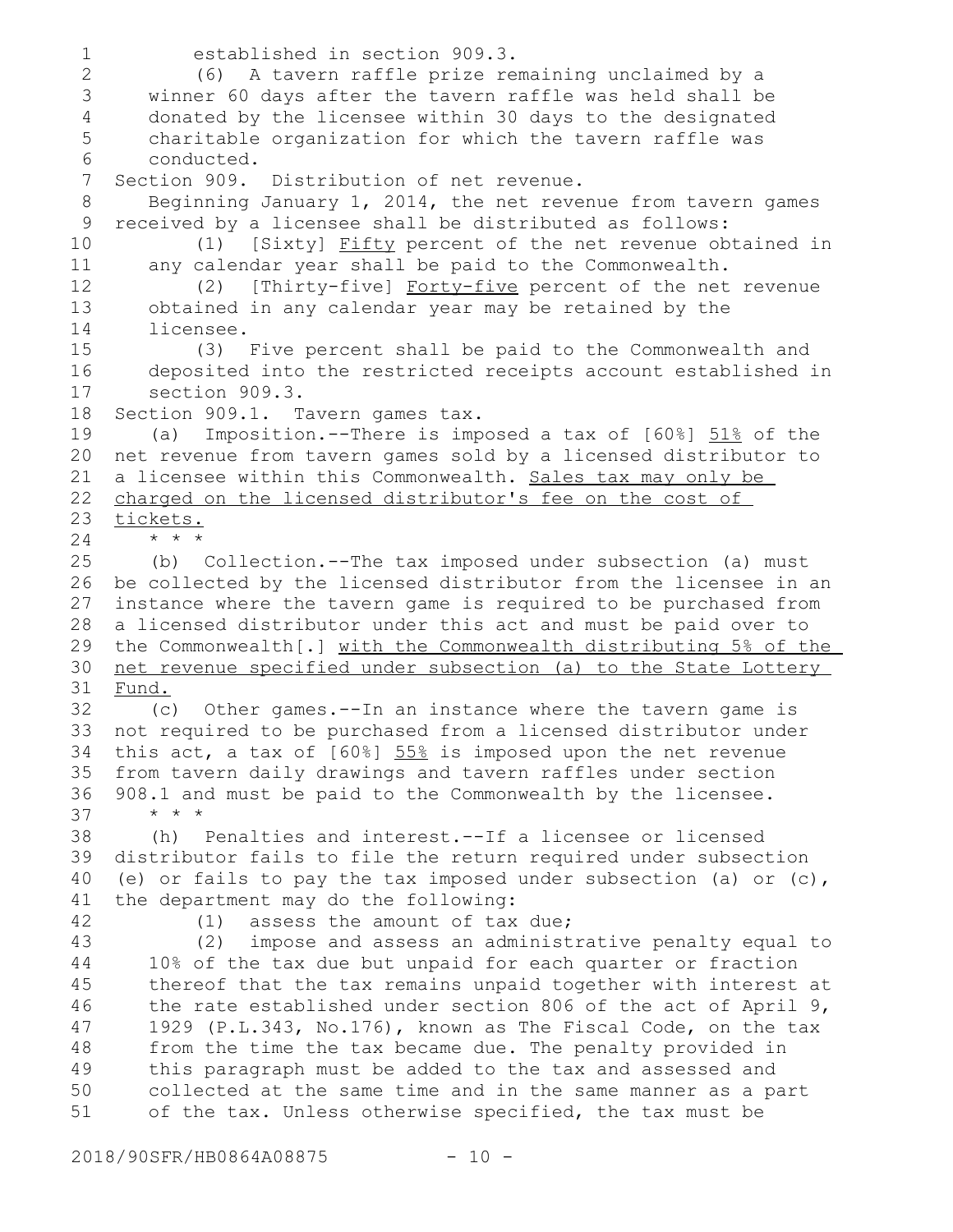assessed, collected and enforced by the department under the provisions of Article II of the act of March 4, 1971 (P.L.6, No.2), known as the Tax Reform Code of 1971; (3) [notify the board that a licensee has not filed returns or has not paid tax. The board may] suspend or revoke a licensee's license; or (4) revoke a licensed distributor's license. \* \* \* Section 912. Reports. A licensee shall submit an annual report to the [board and the] department for the preceding year on a form and in a manner prescribed by the department. The department shall develop a schedule for the submission of the annual report. The report shall include: (1) Prizes awarded as required under section 335 of the act of March 4, 1971 (P.L.6, No.2), known as the Tax Reform Code of 1971. [(2) Net revenue received from each tavern game conducted, itemized by week. (3) Amount of prizes paid from all tavern games, itemized by week.] (4) Amount of tax remitted to the department. (5) Amount given to designated charities from tavern raffles. (6) Other information as required by the department. Section 12. The act is amended by adding a section to read: Section 912.1. E-tab manufacturer requirements. (a) Manufacturer reporting requirements.-- (1) Notwithstanding the provisions of section 501(a), the manufacturer of e-tabs shall submit an annual report to the department for the preceding 12-month period in a form and manner as prescribed by the department. (2) The report shall be filed under oath or affirmation of the manufacturer and shall include the following information: (i) The proceeds received by each licensee from each e-tab game conducted, itemized by week. (ii) The amount of prizes paid from all e-tab games, itemized by week. (iii) Any other costs incurred related to the conduct of e-tab games. (3) The report shall be distributed and published in the manner as provided under section 501(b) and (c). (b) Records.--A manufacturer of e-tabs shall maintain records as required by the department for the enforcement of this act. Such records necessary to conduct random audits shall be made available to the Bureau of Liquor Control Enforcement, the department and any other entity authorized to enforce or conduct audits under this act. Section 13. Sections 913 and 914 of the act are amended to read: 1 2 3 4 5 6 7 8 9 10 11 12 13 14 15 16 17 18 19 20 21 22 23 24 25 26 27 28 29 30 31 32 33 34 35 36 37 38 39 40 41 42 43 44 45 46 47 48 49 50 51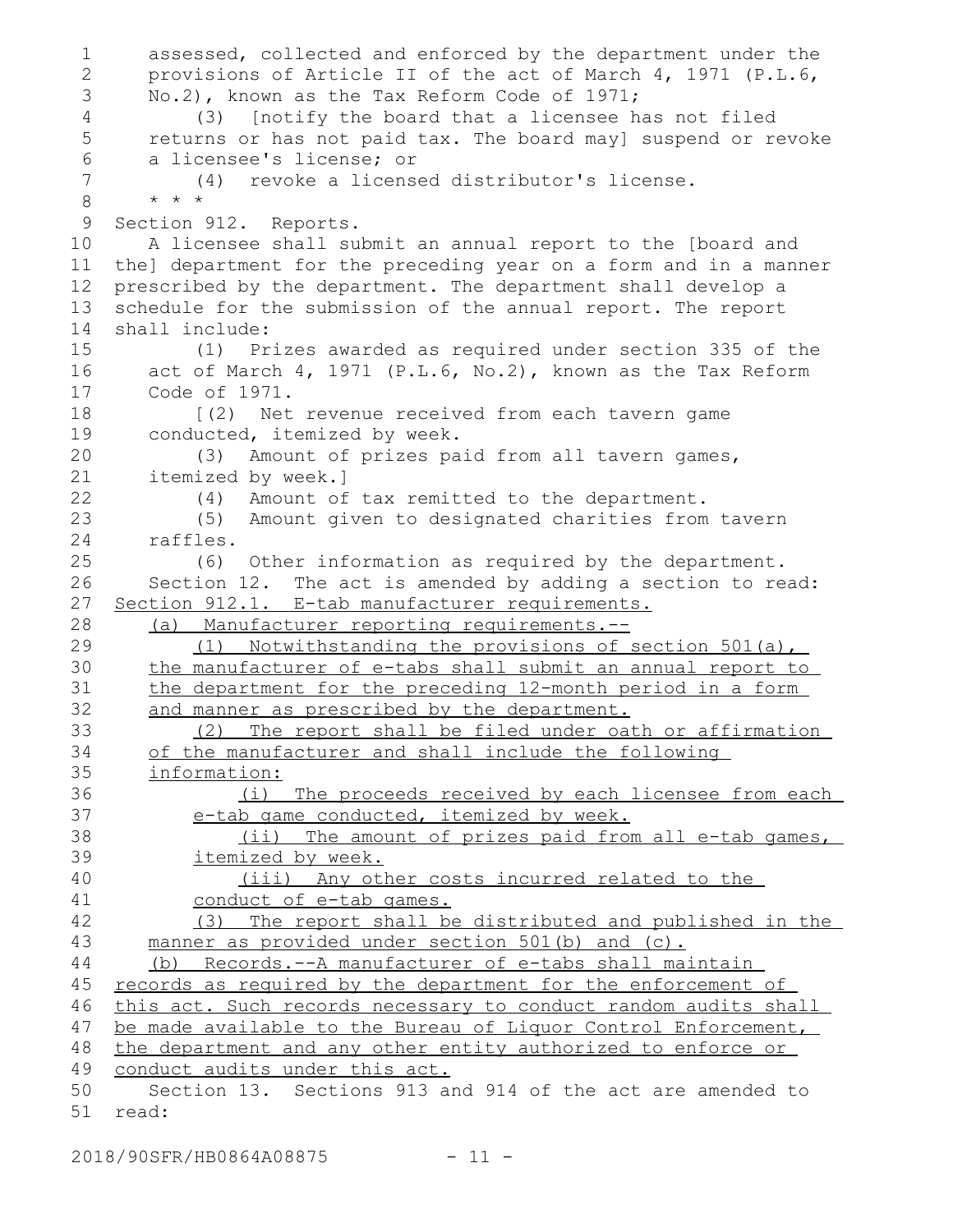Section 913. Enforcement. (a) Board.--The board may, following notice and hearing, impose penalties or suspend or revoke a license under this chapter. [(b) Authority of department.--Notwithstanding any law to the contrary, the department may report violations of this chapter to the board and to the Bureau of Liquor Control Enforcement.] (c) [Penalties] Civil penalties.--The board may impose a civil penalty for a violation of this chapter in accordance with the following: (1) Up to [\$2,000] \$800 for an initial violation. (2) Up to  $[$3,000]$   $$1,000$  for a second violation. (3) Up to  $[$5,000]$   $$2,000$  for a third or subsequent violation. (d) Criminal penalty.--A violation of this chapter shall be a misdemeanor of the third degree. A second or subsequent offense shall be a misdemeanor of the second degree. [(e) Administrative law judge.--An administrative law judge under section 212 of the act of April 12, 1951 (P.L.90, No.21), known as the Liquor Code, may impose the penalties under this section following the issuance of a citation by the Bureau of Liquor Control Enforcement.] (f) Suspension, revocation or failure to renew.-- (1) In addition to any other sanctions the board may impose under this chapter [or under the Liquor Code], the board may, at its discretion, suspend, revoke or deny renewal of any license issued under this chapter if it receives any information from any source and determines that: (i) The applicant or any of its officers, directors, owners or employees: (A) Is in violation of any provision of this chapter. (B) Furnished the board with false or misleading information. (ii) The information contained in the applicant's initial application or any renewal application is no longer true and correct. (2) In the event of a revocation, suspension or failure to renew, the applicant's authorization to conduct the previously approved activity shall immediately cease, and all fees paid in connection therewith shall be deemed to be forfeited. In the event of a suspension, the applicant's authorization to conduct the previously approved activity shall immediately cease until the board has notified the applicant that the suspension is no longer in effect. (3) The board shall immediately and permanently revoke a license issued under this chapter if the licensee has committed four or more violations of this chapter in a twoyear period. (g) Law enforcement officials.--Nothing in this chapter may 1 2 3 4 5 6 7 8 9 10 11 12 13 14 15 16 17 18 19 20 21 22 23 24 25 26 27 28 29 30 31 32 33 34 35 36 37 38 39 40 41 42 43 44 45 46 47 48 49 50 51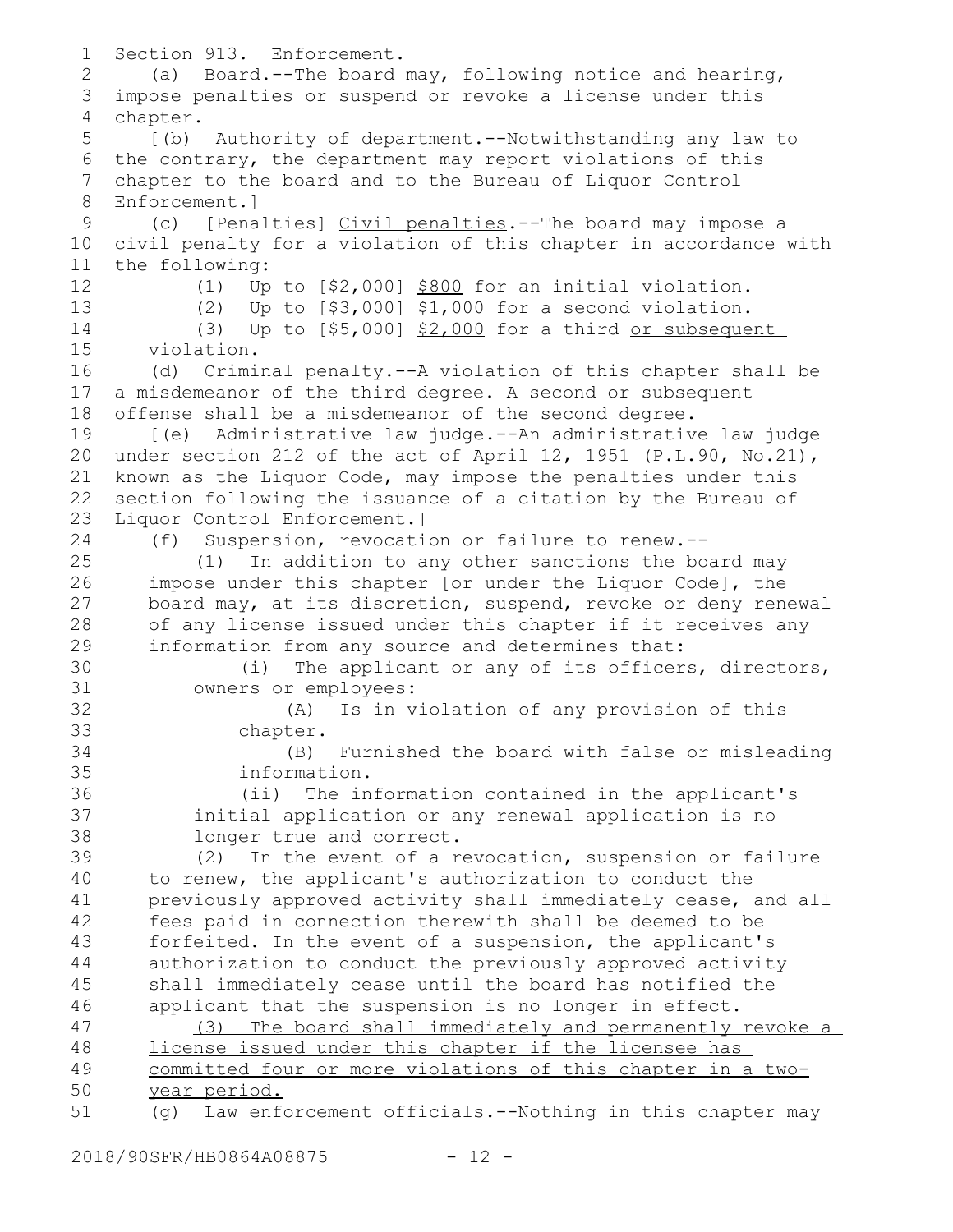restrict or limit the power of a State, county or local law enforcement official to conduct investigations and file criminal charges under this chapter. (h) Violations.-- (1) Except as provided in paragraph (2), a violation of this chapter by a restaurant licensee or eating place licensee shall not constitute a violation of the act of April 12, 1951 (P.L.90, No.21), known as the Liquor Code. (2) If a restaurant licensee or eating place licensee has committed four or more violations of this act, the bureau may enforce a violation of this chapter as a violation of the Liquor Code. Section 914. Prohibitions. The following shall apply to any license authorized or issued under this chapter: (1) No license may be issued to a restaurant licensee or eating place licensee whose place of business is located in a licensed facility as defined in 4 Pa.C.S. § 1103 (relating to definitions). (2) No license may be issued to a place of business on the grounds of a facility where a major league sports team conducts games or races. (3) No license may be issued to a place of business that has been decreed a nuisance pursuant to section 611 of the act of April 12, 1951 (P.L.90, No.21), known as the Liquor Code. (4) The board shall be prohibited from issuing a license to any person who has been convicted of a felony offense or misdemeanor gambling offense in any jurisdiction unless 15 years have elapsed from the date of conviction of the offense. (5) It shall be unlawful for an individual under 21 years of age to play or attempt to play or otherwise participate in a tavern game. (6) It shall be unlawful for a licensee to permit an employee under 18 years of age to operate tavern games. (7) It shall be unlawful for an owner, officer or employee of a licensee to sell, operate or otherwise participate in the conduct of tavern games if the employee has been convicted in any jurisdiction of a felony or a misdemeanor gambling offense unless 15 years have elapsed from the date of conviction of the offense. (8) It shall be unlawful for an owner or officer of a licensee or for an employee of the licensee who operates the tavern game to participate in the game. This paragraph shall not apply to a raffle. Amend Bill, page 13, line 22, by striking out "6" and inserting 14 2018/90SFR/HB0864A08875 - 13 - 1 2 3 4 5 6 7 8 9 10 11 12 13 14 15 16 17 18 19 20 21 22 23 24 25 26 27 28 29 30 31 32 33 34 35 36 37 38 39 40 41 42 43 44 45 46 47 48 49